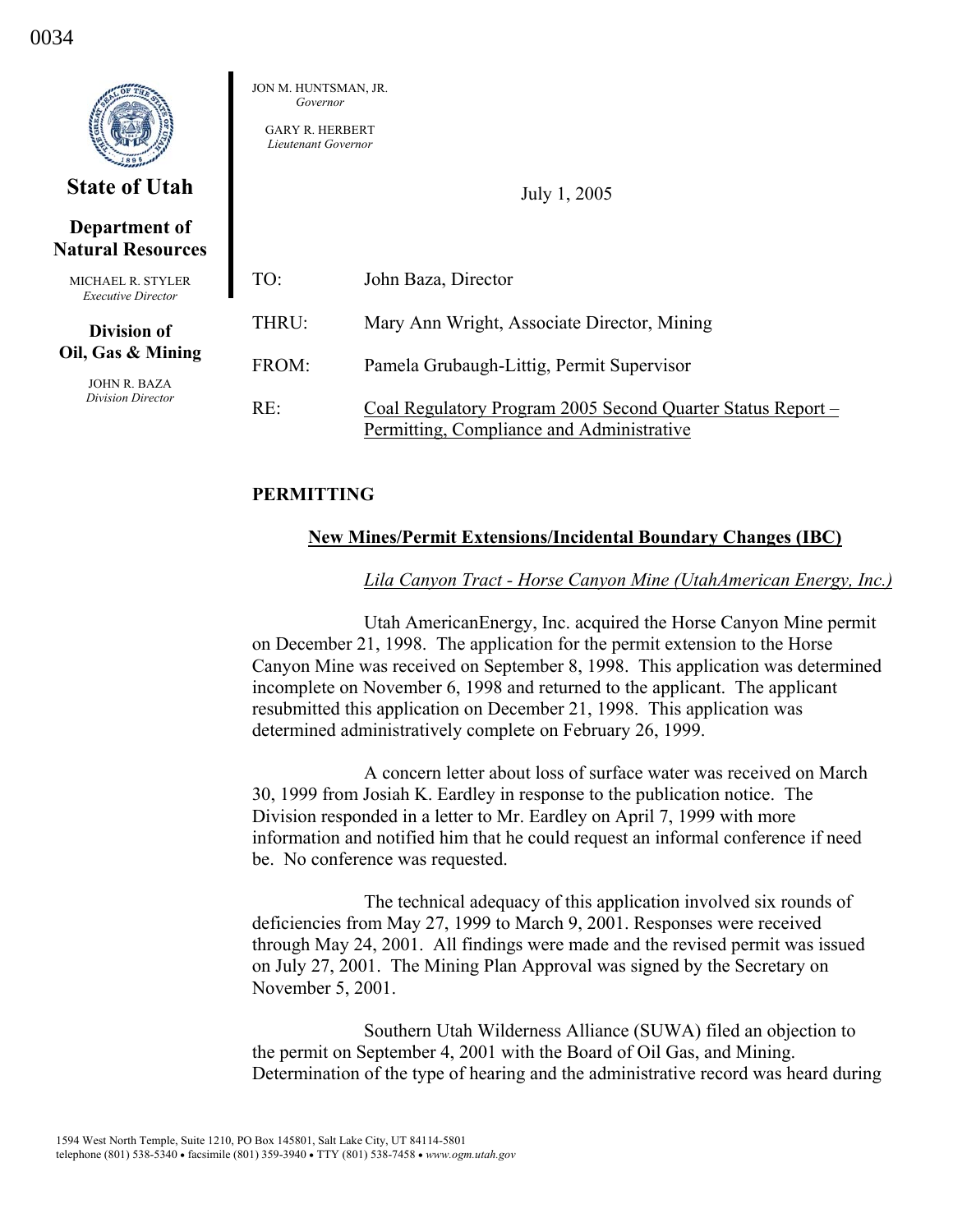Page 2 Status Report July 1, 2005

the September 26, 2001 Board hearing and October Board Hearing. It was ordered by the Board that this was an appellate hearing. The merits of the case were heard on December 4, 2001. The Board issued its Order on December 14, 2001 that reversed the Division's decision to issue the permit of July 27, 2001 and the permit was denied.

 The Division responded to the Board's remand Order and submitted to the Board on January 10, 2002 a request for rehearing and a response to the Board Order. At the January 23, 2002 Board Hearing, the Board ordered the Division to "continue processing the permit". UEI submitted an application on February 11, 2002 with supplemental information on February 19, 2002. The Division determined the new permit application administratively complete on February 25, 2002. Technical deficiencies were sent on March 26, 2002, with a response due on April 30, 2002. The public comment period ended April 22, 2002.

 SUWA requested an informal hearing on March 22, 2002, but withdrew. SUWA resubmitted a request for a hearing at the end of the public comment period, April 22, 2002. An informal hearing was held on May 21, 2002. The Order from the Hearing stated that the Division would consider the materials submitted at the informal conference during the normal course of its ongoing review of the new permit and that the Division would issue a decision to grant or deny the permit application in whole or part and provide its reason for the decision by July 22, 2002. The Division met informally with UEI on June 17, 2002 to discuss its ongoing review of the new permit application.

 The Division sent the decision that the application was denied in part on July 22, 2002. UEI filed a motion with the Board, and SUWA subsequently filed the same motion, to maintain their right to appeal the Division's decision, when appropriate. The Board decided at the September 2002 Board hearing to maintain both appeal rights for SUWA and UEI when the Division makes a final decision on the permit extension application (Lila Canyon) to the Horse Canyon Mine.

 UEI submitted a response to the deficiencies on December 6, 2002. The review was sent on April 9, 2003 with deficiencies. The applicant was advised that the application must again respond to all of the deficiencies completely and adequately in the next response.

 The response was received on February 26, 2004 and was reaffirmed to be administratively complete on March 26, 2004. The application was published and the publication ended on May 27, 2004. SUWA requested an informal conference, which was held on July 7, 2004. The Order from this informal conference was issued on July 30, 2004.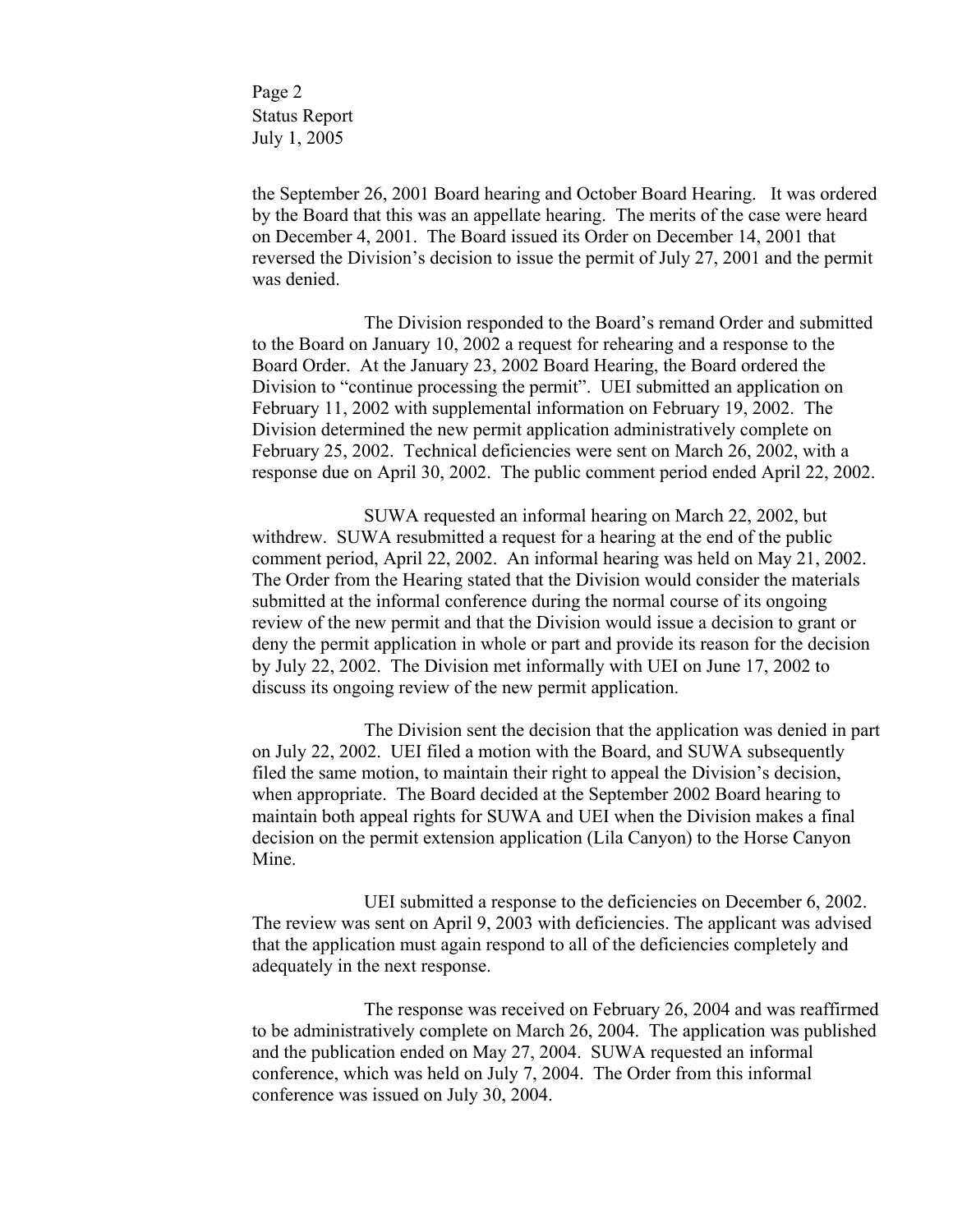Page 3 Status Report July 1, 2005

The technical review was sent on November 30, 2004 and did not incorporate the comments from the informal conference but did encourage the application to address issues identified during the informal conference.

UEI submitted a response to deficiencies on February 28, 2005 and is currently under review. Additionally, on March 30, 2005 UEI submitted a response to comments from SUWA concerning the Lila Canyon Mine.

The Division sent their review on May 23, 2005 and UEI responded on June 15, 2005. This application is currently under review.

# *South Crandall Lease – Crandall Canyon Mine (Genwal Resources, Inc.)*

 An application to add 880 acres of federal coal at the Crandall Canyon Mine was submitted on September 16, 2003. This application was determined complete on October 7, 2003. The publication started on December 16, 2003. Public comments ended on February 6, 2004 with no comments. Genwal Resources, Inc. submitted 40 additional acres for review in April 2004. The state issued a permit on April 1, 2005 with the condition that no mining would be allowed in this lease until the mining plan is approved by the Secretary. The Division forwarded the State Decision Document to OSM on April 1, 2005 and mining plan approval was granted on June 6, 2005.

# *North Rilda Facilities – Deer Creek Mine (PacifiCorp)*

 The application to add facilities in Rilda Canyon for the Deer Creek Mine was submitted on November 4, 2003. OSM made a determination that this permit change requires mining plan approval of the Secretary of the Interior on November 24, 2003. Forest Service formulated an interdisciplinary team for this mining plan modification and met on the ground on December 18, 2003.

The Division determined that this application was not administratively complete on December 29, 2003.

By letter dated January 8, 2004, OSM reopened the Rilda facilities mining plan modification determination for formal comments. It was again determined on March 10, 2004 by OSM, that this permitting action is a mining plan modification. It was also determined that OSM would be the lead on the NEPA (EA) and the Division of Oil, Gas, and Mining will prepare the documentation with OSM assistance where appropriate. The Forest Service and Bureau of Land Management will be cooperating agencies in the preparation of the EA.

Meetings to discuss this NEPA preparation were held at the Division on March 22 with OSM and DOGM and on March 23, 2004 with OSM, FS, and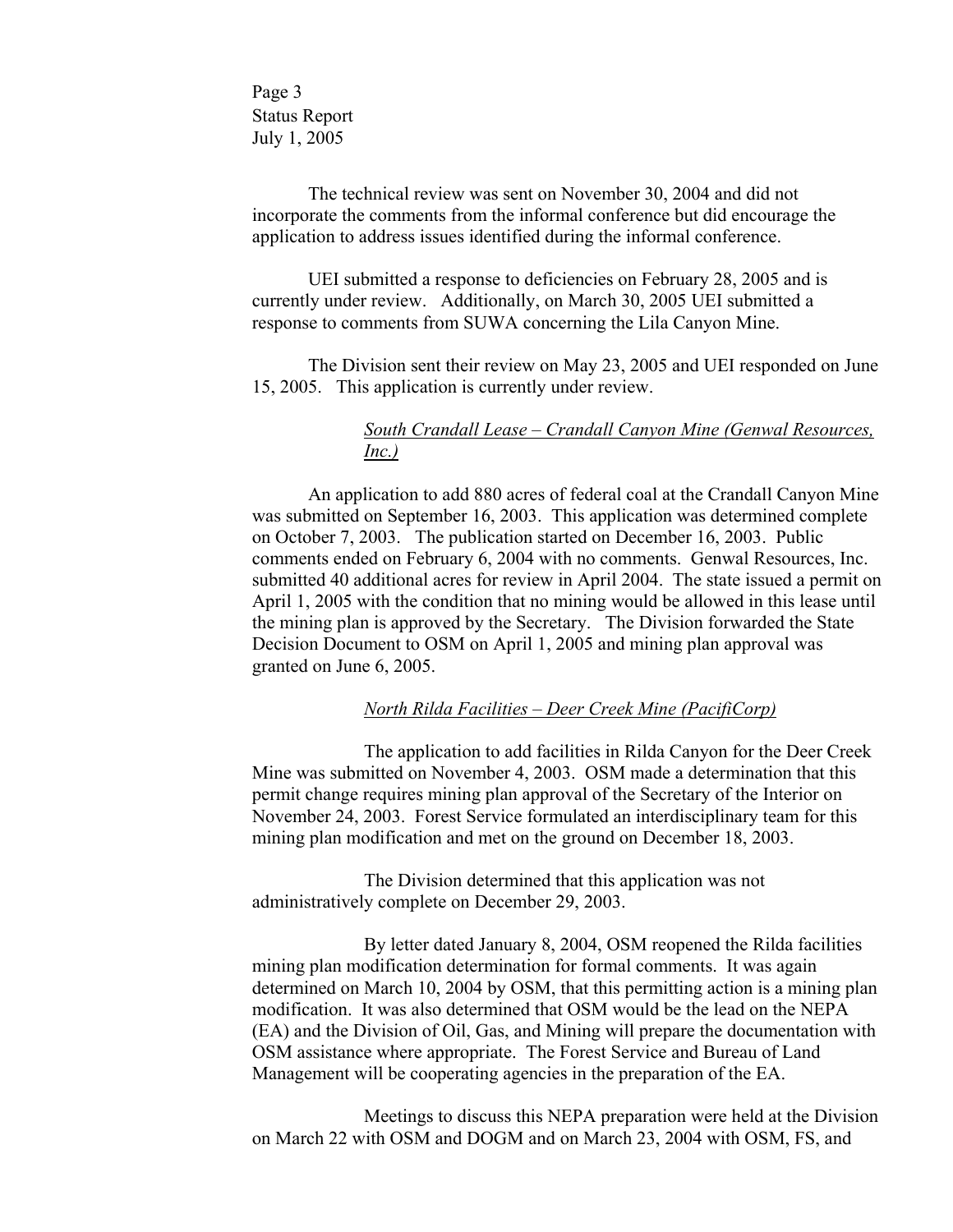Page 4 Status Report July 1, 2005

BLM, coal regulatory program staff, and the OGM-appointed NEPA team.

 Another scoping meeting for the NEPA process was be held in Huntington on August 11, 2004. A new proposal was submitted by PacifiCorp on September 2, 2004. This proposal was withdrawn on December 9, 2004. A plan was resubmitted on December 21, 2004 and was determined administratively complete on January 28, 2005. No comments were received. The Title V review team met with PacifiCorp on March 26, 2005 and PacifiCorp resubmitted on April 1, 2005. The Division review was sent on May 10, 2005 and a response was received on June 2 and 13, 2005. This plan is currently under review.

### *SITLA Lease - Dugout Mine (Canyon Fuel Company, LLC)*

The Dugout SITLA Lease was submitted on January 14, 2004. The Division determined this application was not complete on February 24, 2004. Canyon Fuel Company, LLC submitted the response on March 26, 2004. The application was determined administratively complete on May 18, 2004. Public comment ended on August 6, 2004 with no public comments.

A technical review was sent on August 3, 2004 and a response was received on November 29, 2004. A review was sent on and the response was received on March 22, 2005. A Decision Document was prepared and permit issued on June 24, 2005.

# *Federal Lease Expansion - Horizon Mine (Hidden Splendor Resources, Inc.)*

Hidden Splendor Resources, Inc. submitted an application for a permit area expansion of 886 acres on May 18, 2004. The application was determined administratively complete on July 9, 2004. As a result of the publication, there was a request for an informal conference. This conference was originally scheduled for October 22, 2004, but due to unforeseen circumstances has been scheduled to November 19, 2004.

The technical review was sent on September 21, 2004 and the Informal Conference was held on November 19, 2004. The response from the operator was received on January 13, 2005. The staff review was sent on March 10, 2005 and the response was received on April 8, 2005.

The Decision Document was prepared to be issued on June 6, 2005 pending submittal of requisite bonding information from Hidden Splendor Resources, Inc. The bond information was received on June 30, 2005. The state issued the revised permit on July 1, 2005 with the condition that no mining would be allowed in this part of the federal lease until the mining plan is approved by the Secretary. The Division forwarded the State Decision Document to OSM on July 1,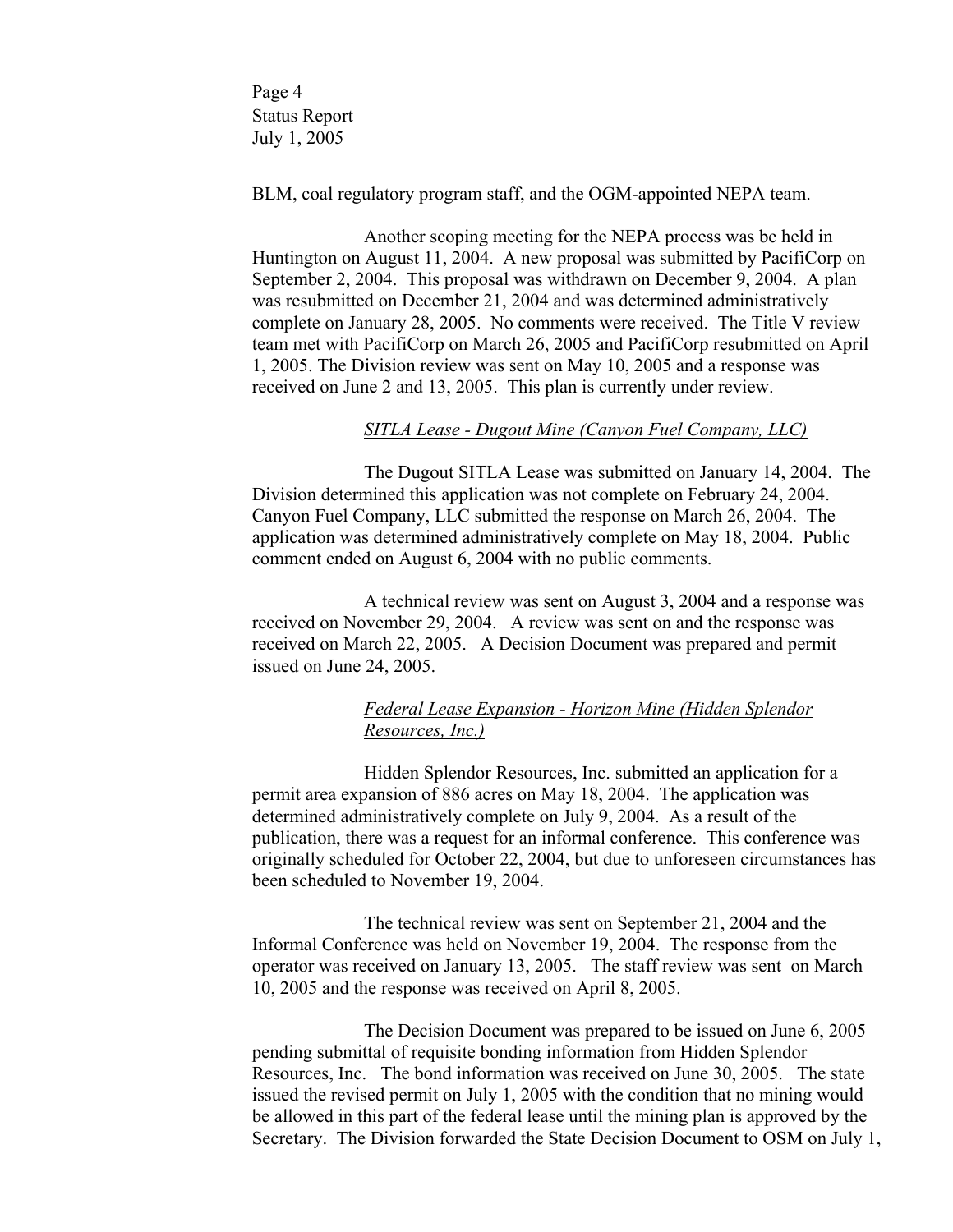Page 5 Status Report July 1, 2005

2005. The Division is awaiting the mining plan approval to be issued by the Secretary.

### *Summit Tract IBC- Centennial Mine (Andalex Resources, Inc.)*

Andalex Resources, Inc. submitted an application for the Summit Creek Tract (as of that date not leased) on April 8, 2004. This application was withdrawn on May 7, 2004 and an incidental boundary change (for 92.32 acres) was submitted on that date. The lease sale was held on June 24, 2004 and the bid accepted by BLM on June 30, 2004. There was a 30-day waiting period for approval of a lease, pending a review by the Department of Treasury, the lease became effective on August 1, 2004. This mining plan for the IBC was approved on October 28, 2004.

The remainder of the Mathis fee/Summit tract was submitted on January 12, 2005. This application was determined complete on April 14, 2005. The technical deficiency was sent April 29, 2005 and the response was received on May 26, 2005. This response is under review.

### *Penta Creek IBC- West Ridge Mine (West Ridge Resources, Inc.)*

 An application for 46.35 acres for an incidental boundary change at the West Ridge Mine was submitted on June 4, 2004. The technical review was sent on July 19, 2004 and was due on October 19, 2004 but an extension until January 20, 2005 was requested. This application was withdrawn on February 22, 2005 and an application for mining of the gate entries only in Panel #7 was submitted on March 7, 2005. This application was approved on April 15, 2005.

# *Postmining Land Use Change – Banning Loadout (Canyon Fuel Company, LLC)*

 The Division received an application for a postmining land use change at the Banning Loadout to accommodate a dry ice plant on May 26, 2004. This is considered a significant revision and the application was determined complete on July 22, 2004 and publication is final. The end of the publication period was September 21, 2004 and the comment period will be October 21, 2004. The technical review was sent on September 21, 2004 and the response was due on November 13, 2004 and then extended to December 31, 2004.

 There are still more deficiencies and they were sent on March 31, 2005. A response was received on May 16, 2005 and is under review.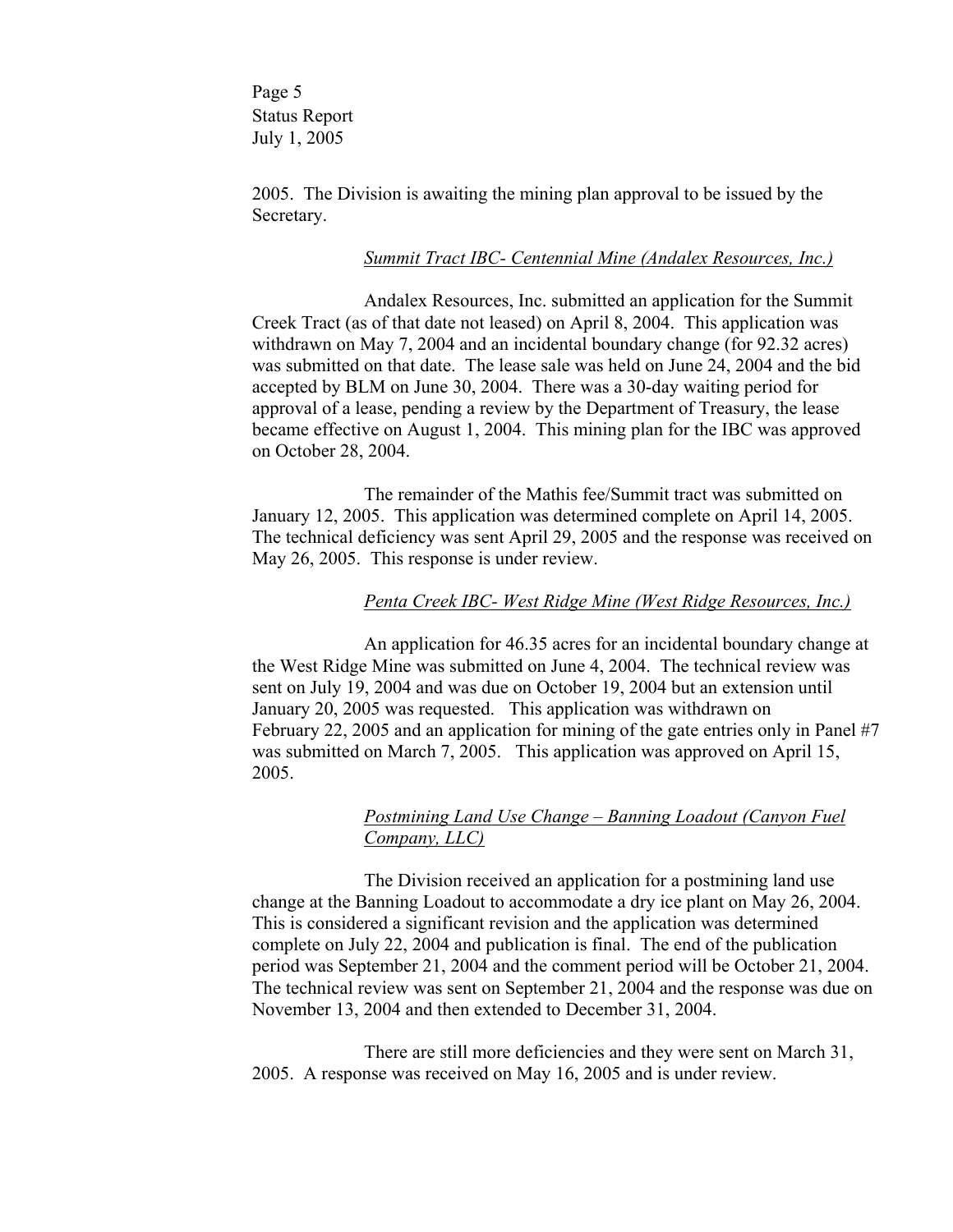Page 6 Status Report July 1, 2005

#### *North Lease – Full Extraction Mining (Skyline Mine)*

Canyon Fuel Company, LLC submitted an application for full extraction mining in the North Lease on July 2, 2004. This application was determined to be a mining plan modification by OSM (e-mail notification) on September 27, 2004. This application is being processed as a significant revision. It was determined complete on October 29, 2004. The technical review was combined with Forest Service comments which entailed several meeting with the Forest Service. Review comments were sent on February 23, 2005. The applicant responded on May 11, 2005 and this response is currently under review.

### *SITLA Lease – West Ridge Mine*

An application to add the SITLA lease to the permit area (1638 acres) was submitted on March 21, 2005. The application was determined administratively complete on May 11, 2005. This review was sent to the operator on June 27, 2005.

#### **Division Orders**

### *West Ridge Mine (West Ridge Resources, Inc.)*

 Division Order DO-00A was issued on April 16, 2000 and information was initially required to be submitted on June 16, 2000 and was extended to July 14, 2000 and then September 18, 2000. The response was received on September 18, 2000 and a response was sent December 18, 2000. The operator response was received on March 16, 2001 and the Division returned the entire submittal on May 11, 2001. The entire response to the Division Order was resubmitted on July 2, 2001, the deficiency response was sent on October 22, 2001. This information was submitted on January 15, 2002 and the review was sent April 10, 2002 requiring more information.

 A meeting was held at the Division on June 14, 2002 to discuss exactly what was needed. Another extension until August 15, 2002 was granted for the submittal of all the requisite information. The response was submitted that date and another deficient review was sent on November 26, 2002. A response was due on January 21, 2003, but more specific information was received on that date and an extension until February 21, 2003 was granted to incorporate that information into the mining and reclamation plan. Another extension was granted until March 14, 2003.

 The Division sent the deficiency response with the caveat that the highwall can be reclaimed currently at the angle of repose. To reclaim the highwall to a steeper angle will require more information. The Division sent a request to OSM on July 3, 2003 about a possible change in the experimental practice for a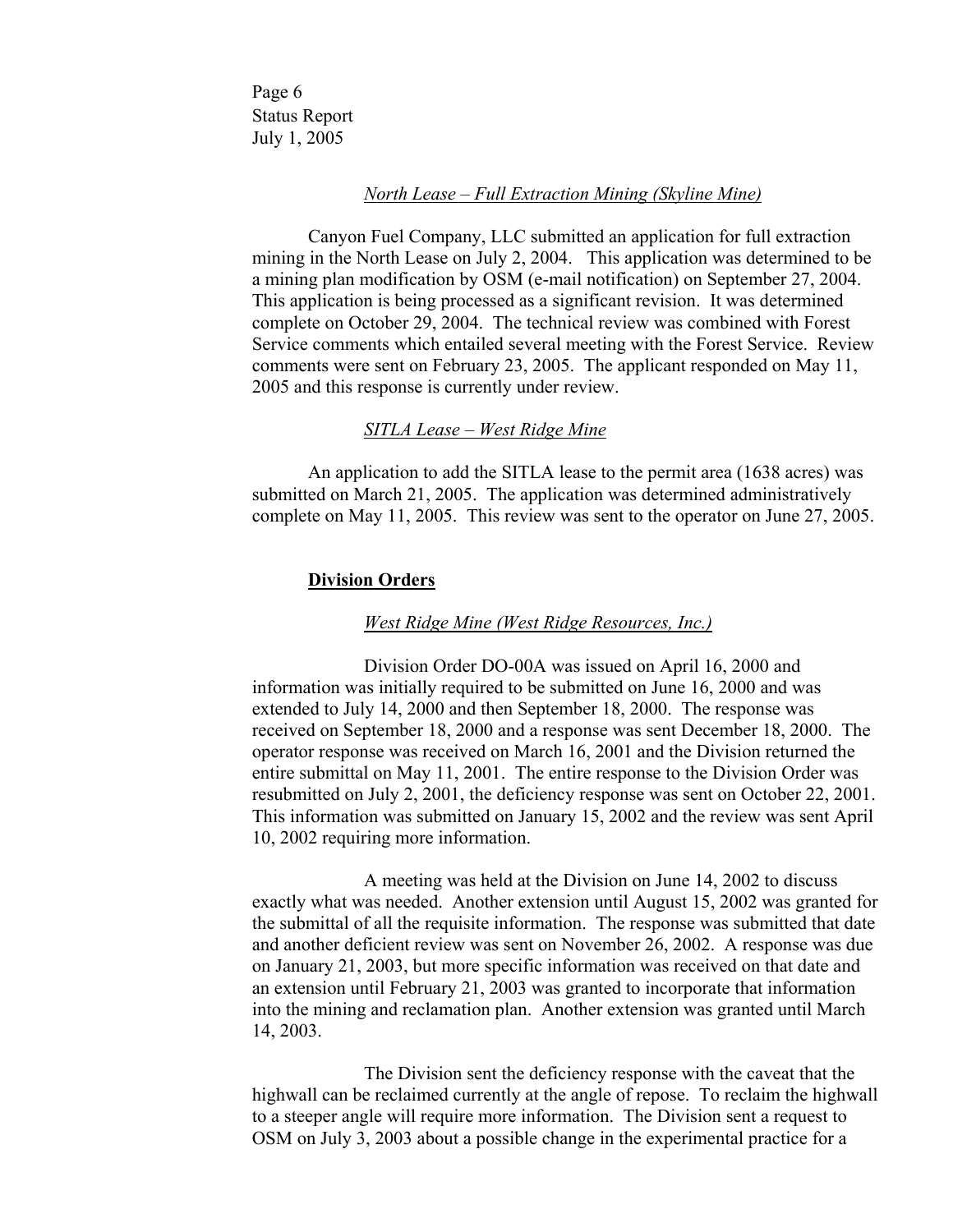Page 7 Status Report July 1, 2005

determination if the change would be significant. OSM determined that this is not a significant change to the experimental practice.

 A meeting was held on July 15, 2003 to discuss the steep slope reclamation. After a lengthy discussion, West Ridge Resources, Inc. decided that they would submit a reclamation plan for the highwall at a lesser slope angle. The Division granted an extension to May 31, 2004 for all of the requisite information for this revised plan. The information was received on June 1, 2004 and the technical review was completed on September 15, 2004. A meeting was held with the operator to discuss this review on November 22, 2004 and understandings were reached. West Ridge Resources, Inc. should have resubmitted all the required information on February 15, 2005, but was granted an extension until April 4, 2005 due to all of the critical permitting actions at West Ridge Mine.

This response was received on April 29, 2005 and is under review.

### *Wildcat Loadout (Andalex Resources)*

The Division sent a Division Order to Andalex Resources, Inc. for the coal fine issue on December 10, 2004. A response from the operator was received on March 15, 2005 and is under review.

### **Permit Renewals**

One application for permit renewal was processed: Des-Bee-Dove

Mine.

### *Des-BeeDove Mine (PacifiCorp)*

The permit renewal application was submitted on April 27, 2005 and determined administratively complete on May 9, 2005. This permit should be renewed on August 29, 2005.

# **Midterms**

 The Skyline Mine, Hiawatha Mine, and SUFCO Mine midterms continued during the first quarter.

### *Skyline Mine (Canyon Fuel Company, LLC)*

 The Skyline Mine midterm commenced on November 18, 2004. The review was sent on April 13, 2005.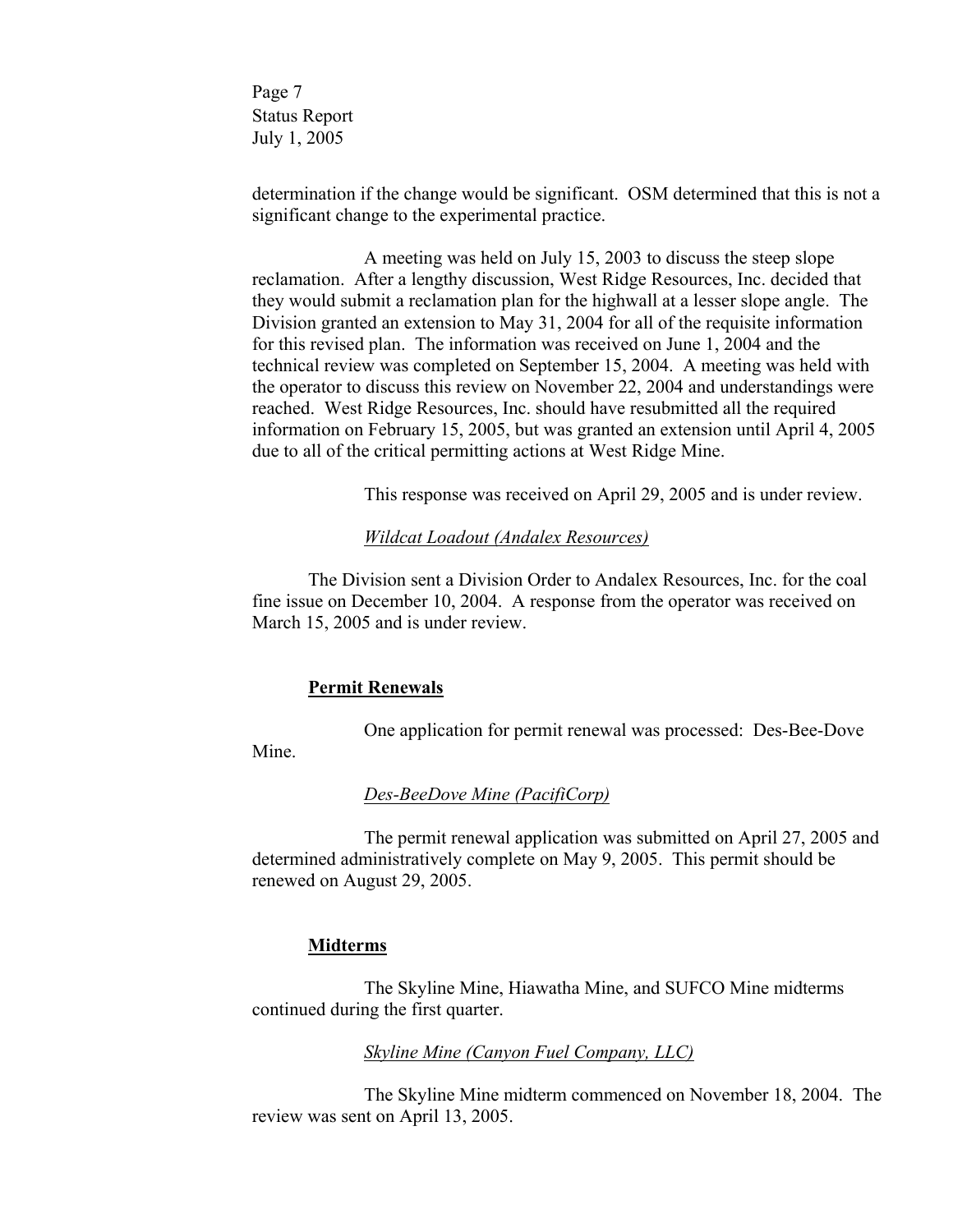Page 8 Status Report July 1, 2005

# *Hiawatha Mine (Hiawatha Coal Company)*

The Hiawatha Mine midterm commenced on November 18, 2004.

*SUFCO Mine (Canyon Fuel Company, LLC)*

The SUFCO Mine midterm commenced on November 23, 2004.

# **Permit Transfers**

No permit transfers were processed during the second quarter of

2005.

### **Bond Releases**

 Two bond release applications continued to be processed during the second quarter of 2005: two Phase I bond releases at Castle Gate Mine: the remaining portions of Sowbelly and Hardscrabble. Two bond release applications were filed during the second quarter: Phase I bond release for Willow Creek Mine: Gravel Canyon and Adit #1

# *Castle Gate Mine – Phase I (Sowbelly and Hardscrabble)Plateau Mining Corporation)*

 The Sowbelly and Hardscrabble remaining phase I bond release applications for these sites were submitted on January 31, 2005. The review is pending. The bond release inspection will be conducted during the summer of 2005.

# *Willow Creek Mine – Gravel Canyon and Adit #1*

 Phase I bond release applications were submitted on May 5, 2005 and is under review.

# **Bond Changes**

 One bond amount change was made during the second quarter of 2005: Deer Creek Mine for the Rilda Canyon Facility (increased by \$676,000).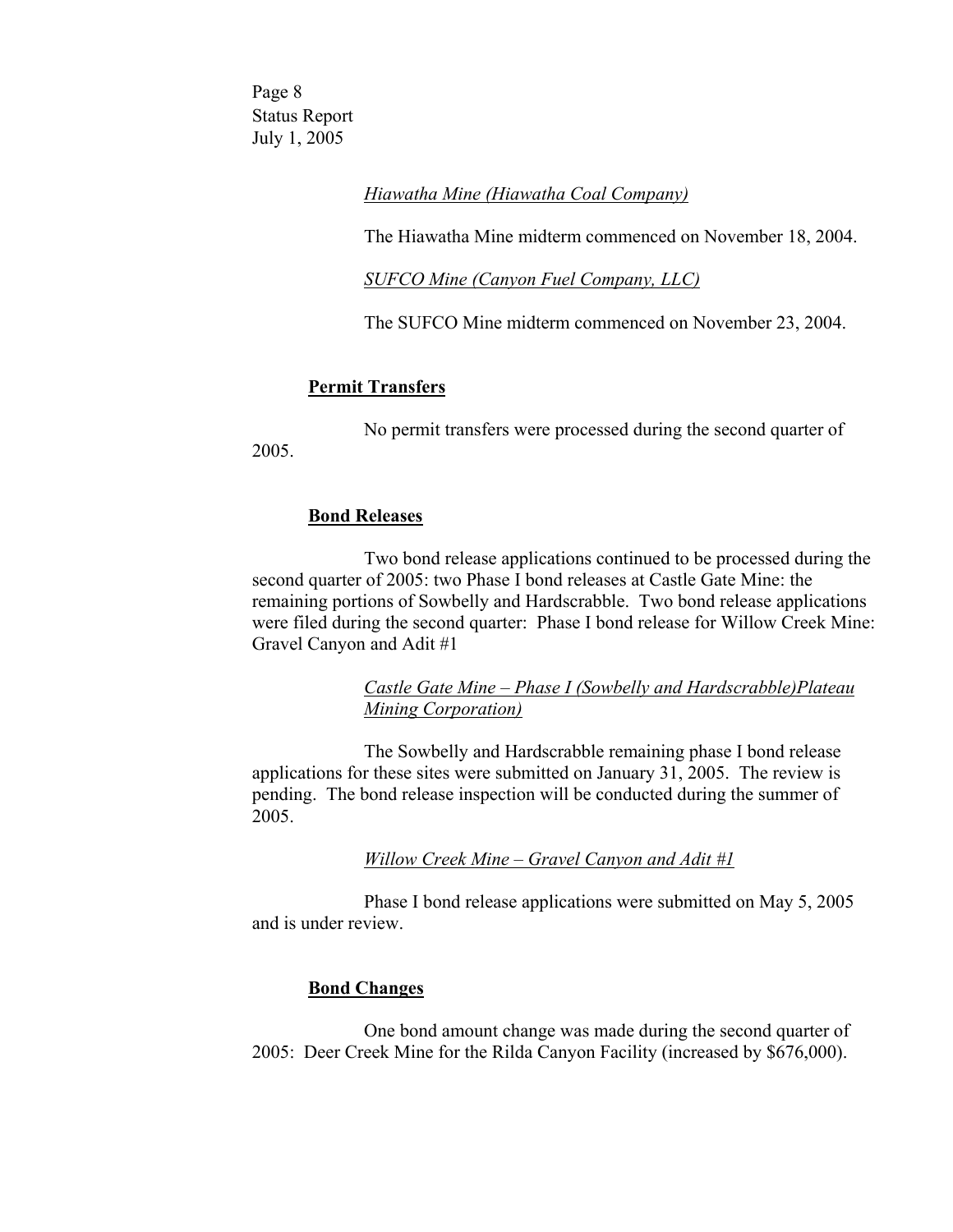Page 9 Status Report July 1, 2005

### **Reclamation**

#### *Willow Creek Mine (Plateau Mining Corporation)*

 Plateau Mining Corporation submitted a permanent cessation notice to the Division for Willow Creek Mine on September 5, 2002. Reclamation commenced at the end of 2002. It was decided to reclaim the preparation plant as well. The conveyor was dismantled during the second quarter of 2003 and the process building in the fourth quarter of 2003. Demolition of the remaining buildings at the preparation plant continued during the first quarter of 2004.

 The backfilling of the Crandall Canyon shafts was completed in August 2003 and reclamation at the Crandall Canyon area was completed on November 20, 2003.

The Schoolhouse Canyon reclamation commenced in January 2004. Highwall reclamation behind the offices commenced and continued during the second quarter. All reclamation work (except removal of the loadout) was completed on October 4, 2004.

The removal of the loadout will occur during the summer of 2005.

# *White Oak Mine (Lodestar in Chapter 7 Bankruptcy)*

 The Division issued the Determination to Forfeit at the White Oak Mine on May 1, 2003. Chapter 7 was filed by Lodestar Energy, Inc. on July 15, 2003. The Division negotiated with the Bankruptcy Trustee and Frontier Insurance to stabilize this site. The amount of \$999,000 was escrowed from Frontier Insurance Company on October 3, 2003. Ledcor (the Frontier contractor) started work at the White Oak Mine on October 13, 2003. Ledcor (the contractor for Frontier) left the site for the winter on December 17, 2003. Reclamation work at the White Oak Loadout is being done by the Mark Wayment group. The bonded amount of \$4,292, 000 has been removed from the current reclamation bonding amounts.

On August 18, 2004, Lodestar trustee Bill Bishop filed the master settlement between various parties (including Renco and Wexford Capital) for reclamation in a "General Settlement Fund" outside of the Lodestar bankruptcy estate. Utah received \$1.217 million dollars as part of this Settlement Agreement.

 The contract with the Frontier contractor, Ledcor, was terminated by the Division and on September 8, 2004, a withdrawal from the Escrow Fund in the total amount of \$318,128.60 was requested for transfer to the state of Utah, Division of Oil, Gas and Mining, for the sole benefit of reclamation of the Lodestar Energy, Inc.'s Whiskey Creek Mine.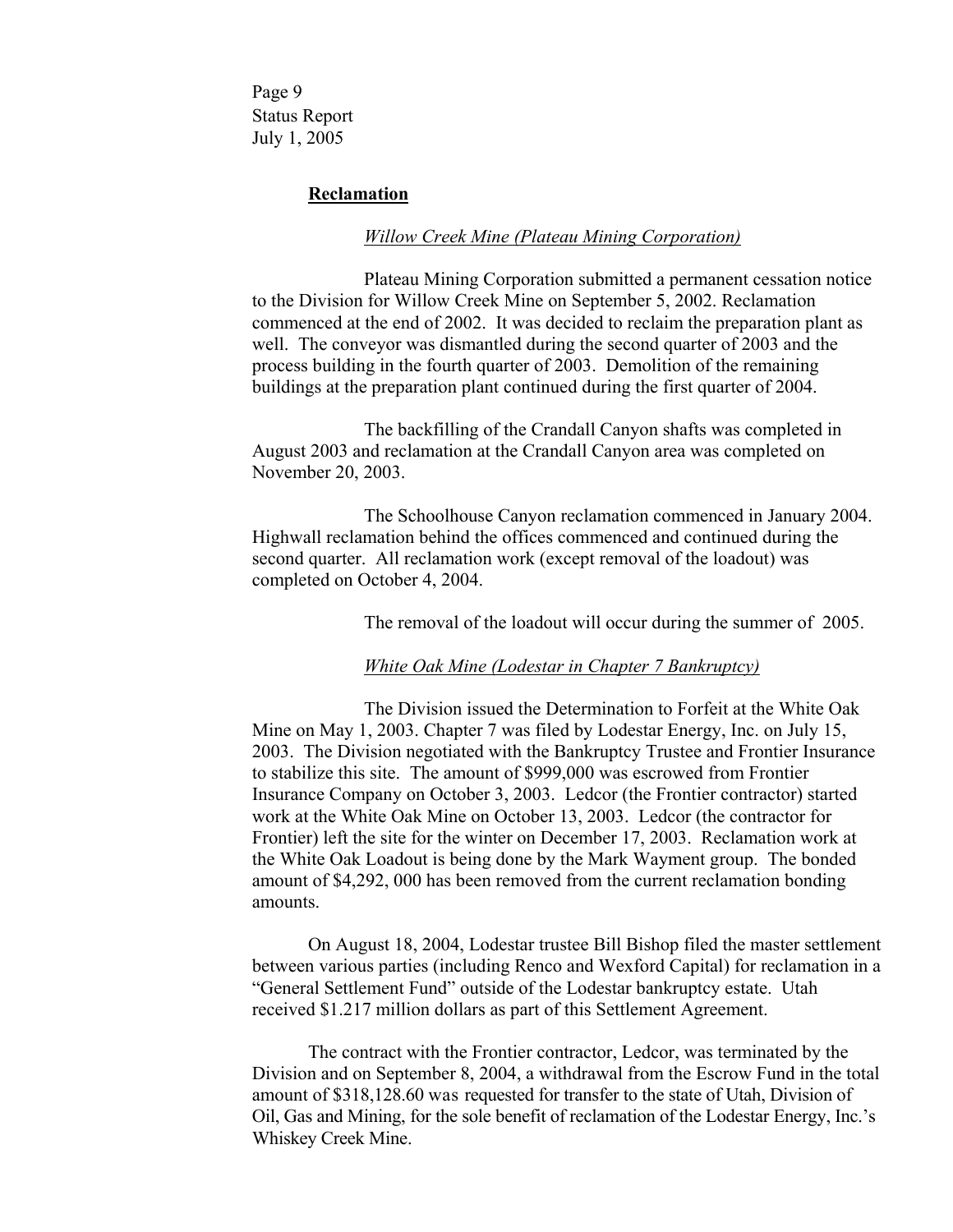Page 10 Status Report July 1, 2005

VCM contractors were awarded the contract for reclamation at the Whiskey Creek Mine. Reclamation work started on October 4, 2004 and ended on November 4, 2004. Work resumed on June 13, 2005 and is expected to be completed in August 2005.

AMR program is administering the reclamation work at this site.

# **Permit Changes**

 There were 21 new amendments received and 14 amendments were approved during the second quarter of 2005.

### **Exploration**

 Four exploration applications were being processed during the second quarter of 2005.

### **COMPLIANCE**

 There were 46 partial inspections and 30 complete inspections conducted from April 1, 2005 to June 30, 2005. Four violations were issued during the second quarter of 2005. No cessation orders were issued.

 Four mines were inspected with only a complete inspection during the fourth quarter of 2004 due to temporary cessation: Banning Loadout (March 7, 2000), Soldier Canyon Mine (March 25, 1999), Trail Mountain Mine (May 2, 2001), and Cottonwood/Wilberg Mine (May 24, 2001). The Horse Canyon Mine is inspected once quarterly because they have received Phase II bond release in April 2002.

 Willow Creek Mine went into temporary cessation on December 11, 2000 and into permanent cessation on September 5, 2002. Star Point Mine went into temporary cessation on February 11, 2000 and into permanent cessation on June 5, 2000 and is inspected monthly. Des-Bee-Dove Mine commenced reclamation and has been inspected monthly since September 1999. Emery Deep was put on a monthly inspection basis during the first quarter of 2002.

 Star Point Mine Refuse was added to the inspection list in December 2003, there are now twenty-four operations inspected monthly. The forfeiture sites are inspected annually.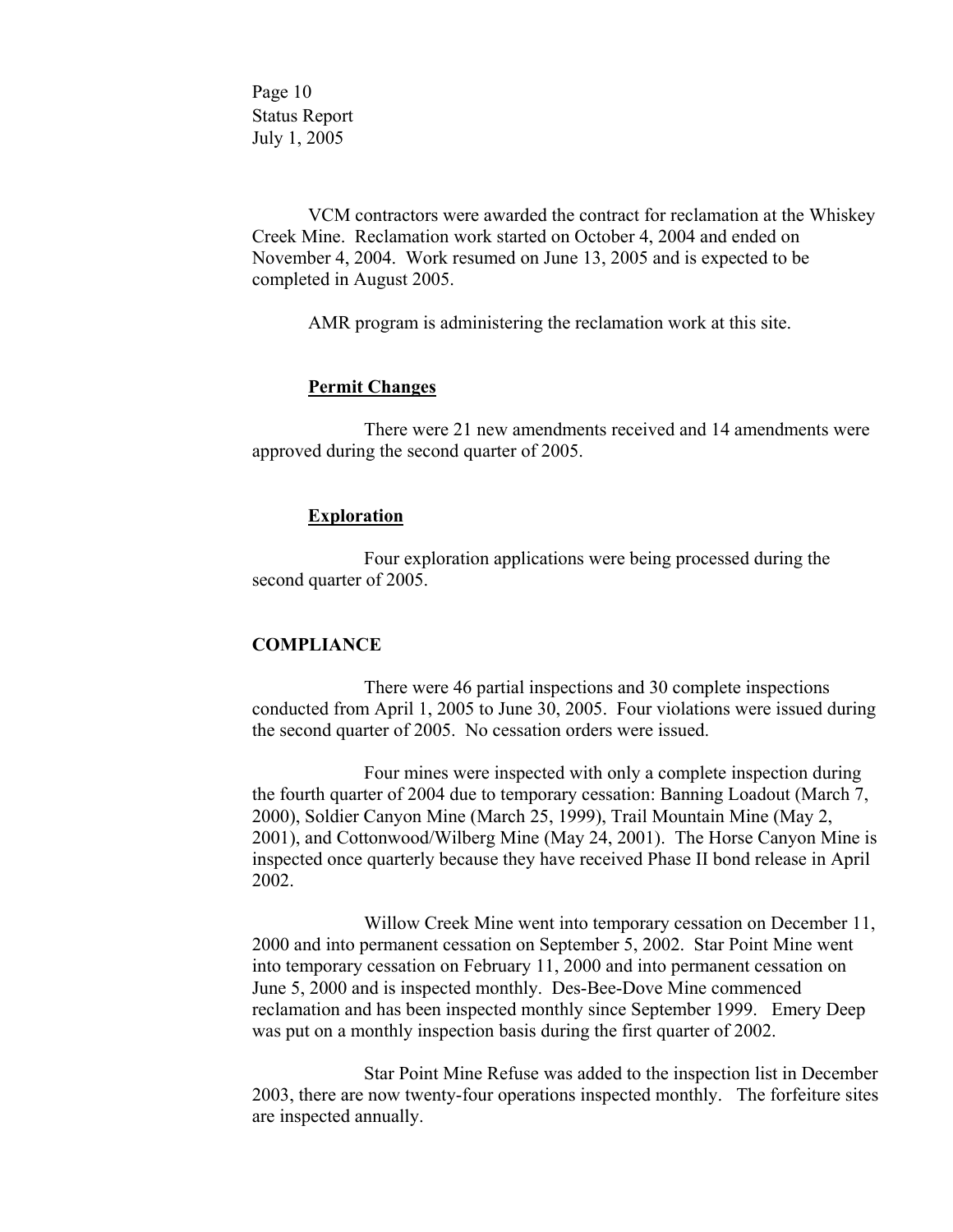Page 11 Status Report July 1, 2005

# **Citizen Complaints**

 There were no citizen complaints filed during the second quarter of 2005.

### **OSM/Utah Coal Regulatory Program Evaluation**

The Coal Regulatory Program Evaluation Agreement for the OSM/Utah Annual Evaluation Plan for the period from July 1, 2004 through June 30, 2005 was signed on November 9, 2004.

 There was no joint OSM/Utah complete inspections conducted during the second quarter of 2005.

Regulatory Program Evaluation Agreement for the OSM/Utah Annual Evaluation Plan for the period from July 1, 2004 through June 30, 2005 was signed on July 12, 2004. The topics for the EY 2005 include:

- $\triangleleft$  Informal Conference Administration (Customer Service)
- Topsoil Stockpile Protection (Reclamation Success)
- ❖ Bond Forfeiture Sites (Offsite Impacts)
- Undermining Perennial Streams (Reclamation Success)

 The Emery County water users wrote a concern letter to OSM about the implementation of the Division's water replacement rules on October 13, 2004. OSM wrote a response to the Division on November 15, 2004. The Division responded to the OSM concerns on November 30, 2004. There was a meeting with the Division, OSM and the water users on January 19, 2005 to discuss this issue.

 The Division sent a letter to OSM on March 4, 2005 to further refine the Division's implementation of the water replacement rules and received OSM's response via letter on March 24, 2005. On April 15, 2005, the Division responded to more OSM concerns.

 OSM sent a letter to the Water Users on April 18, 2005 to respond to their initial concern letter of October 13, 2004. OSM outlined how the Division interprets its water replacement regulations and emphasized that the Division is committed to regular meeting with water users, continued study of submitted data and information, and requires mine operators to replace water if monitoring detects that State appropriated water is contaminated, lost or interrupted.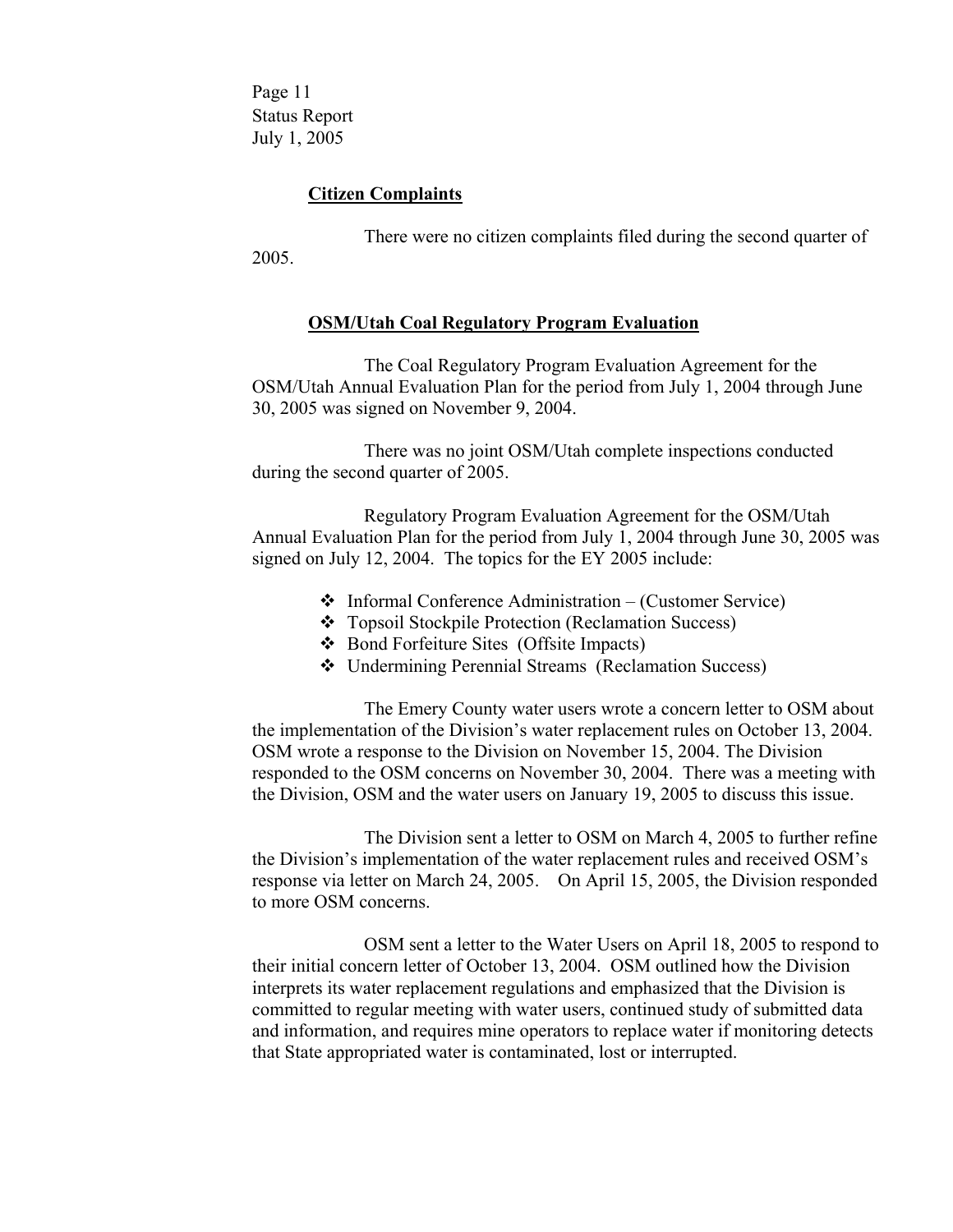Page 12 Status Report July 1, 2005

### **ADMINISTRATIVE**

#### **Board Matters/Rulemaking**

#### *732 Rules (UT-038-FOR)*

 This program amendment was approved with stipulations by OSM through Federal Register notice on April 24, 2001, effective on that same date. As a follow-up to these stipulations, legislation regarding increasing the production limits for operators who want to apply for the Small Operator Assistance Program (SOAP) grants from 100,000 tons to 300,000 tons per year to be consistent with OSM/Federal regulatory language passed during the 2002 legislative session as SB72.

 The SOAP part of this topic was submitted to OSM on October 22, 2002 and was numbered UT-042-FOR. A response was received from OSM on February 21, 2003 requesting some minor changes to the proposal. The Division needs to clarify one change and make a minor adjustment. A DOGM response is not possible due to other legislative priorities in the 2005 Session. Tentatively, a bill will be included in the Division's legislative initiative for 2006.

 On June 9, 2005, OSM asked about the status of making the SOAPrelated changes in 2006. The legislative change is under consideration by Division management.

### *Formal Rulemaking*

 The proposed rule changes to R645-100-200-General Contents; R645-303-200 – Coal Mine Permitting, Change, Renewal and Transfer, Assignments or Sale of Permit Rights; R645-301-500- Engineering; and R645-401- Inspection and Enforcement: Civil Penalties were published in the Utah Bulletin on November 15, 2003 and the Board conducted a formal hearing to listen to verbal comments on December 3, 2003. The record was held open for written comments to be submitted by December 15, 2003. A report to the Board and a request to adopt the rule changes was made to the Board on January 28, 2004. The Board agreed to proceed with Formal rulemaking at the January hearing and each of the rule changes was made effective on February 6, 2004 through a filing at the Division of Administrative Rules. These rules will be submitted to OSM as a program amendment sometime in the future.

### *Five-Year Rules Review*

 The five-year review of rules R645-105 (Blaster Certification) and R645-400 (Inspection and Enforcement: Authority and Procedures) was sent to the informal review group on November 5, 2004 (with a 30-day review period). The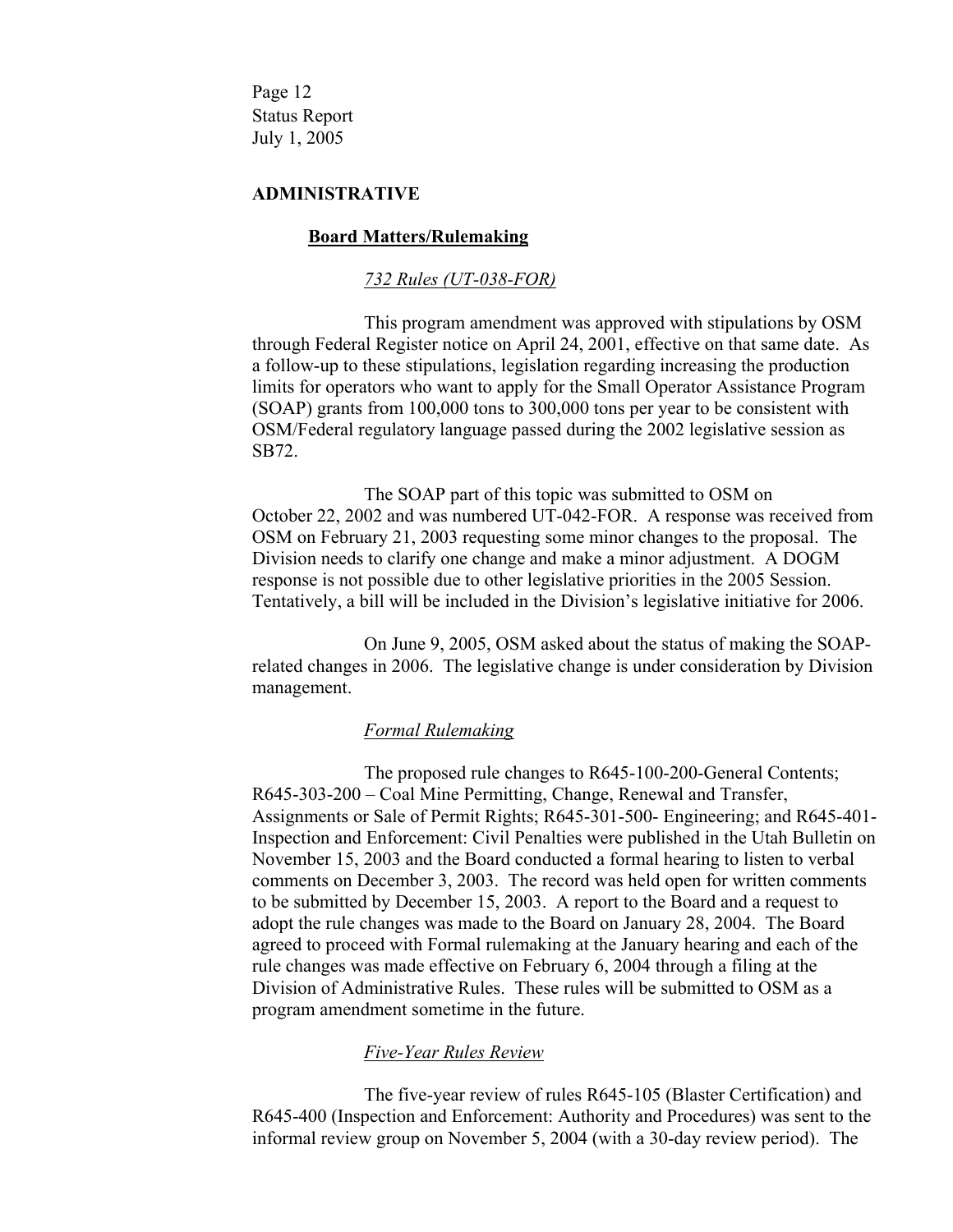Page 13 Status Report July 1, 2005

Board agreed at the December 1, 2004 Hearing that these rules could proceed to be renewed for five years if no adverse comments were received.

 These five-year reviews/renewals were submitted to the Division of Administrative Rules on March 25, 2005 as DAR #'s 27778 and 27779.

# **Public Outreach**

### *Interagency Conference Calls*

 The Division discusses coal mining issues monthly with the BLM, Forest Service, SITLA, and OSM either by conference call or via a face-to-face meeting and takes the lead by preparing agendas and leading the discussion for these calls or meetings. These conference calls promote communication among the agencies that are involved with coal mine permitting.

 A face-to-face interagency meeting was held on April 14, 2005. Interagency calls were conducted on May 17, and June 23, 2005.

 A sub committee of the interagency group entitled, "Interagency Coal Operating Procedures" (ICOP) Committee met on July 22 and 23, 2003 in Park City with two representatives from each agency to discuss coordination issues and prepare a "working agreement" as well as the role of "consult" or "consent" for permitting actions.

 The ICOP committee met several more times to flush out the working agreement with 5 appendices. Three basic issues were also identified that needed to be addressed by the Coal Managers.

- o Does the Forest Service have authority to impose restrictions on subsidence in leases under authority granted under the Mineral Leasing Act of 1920, as amended and in mine permits under authority of the Surface Mining Control and Reclamation Act of 1977 and implementing regulations, that the agency determines necessary for the protection of non-mineral interests?
- o For proposed operations on NFS lands/Federal coal, is Forest Service concurrence to post-mining land uses and measures for the protection of non-coal interests required for mine permit changes that are determined by OSM not to constitute Mine Plan Modifications under the Mineral Leasing Act under 30 CFR 944.30 Art. VI(B)(5)?
- o For operations on NFS lands/State coal (Utah School Lands Exchange Act), is Forest Service concurrence to post-mining land uses and conditions for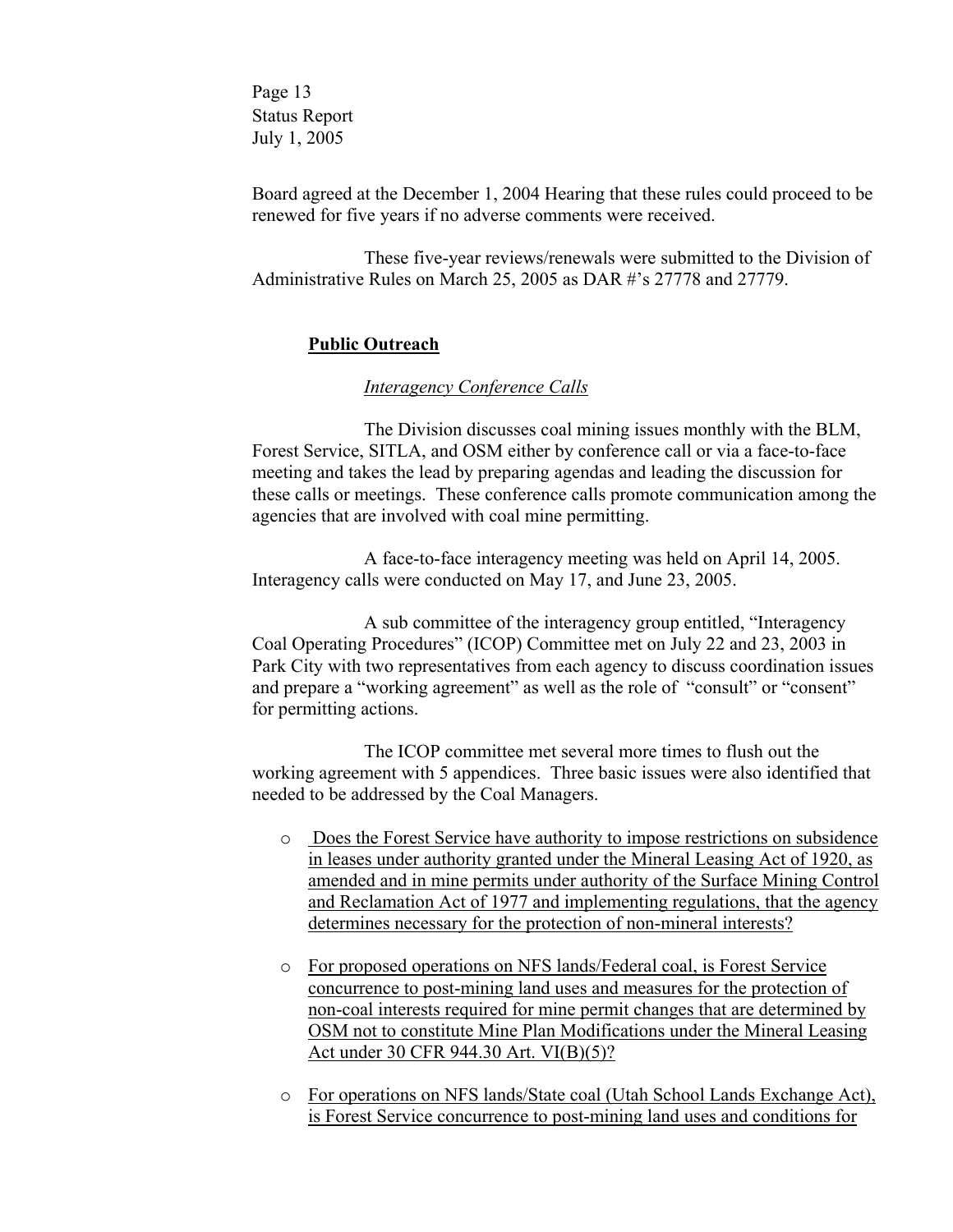Page 14 Status Report July 1, 2005

# protection of non-mineral interests required prior to permit issuance/change or is only non-binding consultation required?

The ICOP committee presented the draft working agreement to the Coal Managers on November 13, 2003. The Coal Managers met on December 9, 2003, January 8, 13, and 20, 2004. The Managers at the Office of Surface Mining (Allen Klein, WRCC, Regional Director and Jim Fulton, WRCC, Field Office Director, Bureau of Land Management (Sally Wisely, Utah BLM Director), Forest Service (Alice Carlton, Forest Supervisor, Manti LaSal National Forest and Jack Troyer, Regional Forester), Division of Oil, Gas, and Mining (Lowell Braxton, Director and Mary Ann Wright, Associate Director of Mining) met on January 23, 2004 to further discuss the issues.

Coal managers met on May 13, 2004 in Price as well as on June 17, 2004 where the Forest Service made a PowerPoint presentation suggesting resolution to the three-above-noted issues and again on September 16, 2004.

 The ICOP group met on November 10, 2004 to finalize changes to the Working Agreement and the Attachments. A tentative date of December 6, 2004 was set for signing the Working Agreement, but was delayed to several more changes that will need to be made after the first of the year. Tentative changes to the ICOP agreement were sent to the ICOP in early April 2005 and May 2005. The ICOP group will finalize and send to the Coal Managers in early July 2005.

 The Utah Cooperative Agreement is being revised to resolve issues and clarify the roles of the federal land management agency in the Utah Coal permitting process. These changes will be sent to OSM.

### *Water User Outreach*

 The quarterly Division water user group outreach meeting was held on April 20, 2005 in Emery County with coal operators and water users to discuss water issues. A water user group outreach meeting was held on May 11, 2005 in Carbon County.

#### *Earth Day Awards*

 Energy West (PacifiCorp) was awarded an Earth Day Award at the April Board Hearing for filling subsidence cracks in Mill Fork in Hunginton Canyon. an

Attachment: Permit Acreages cc: Wayne Hedberg Susan White Paula Dupin-Zahn Jim Springer Public Information Center O:\STATUS.RPT\2005secondquarter.doc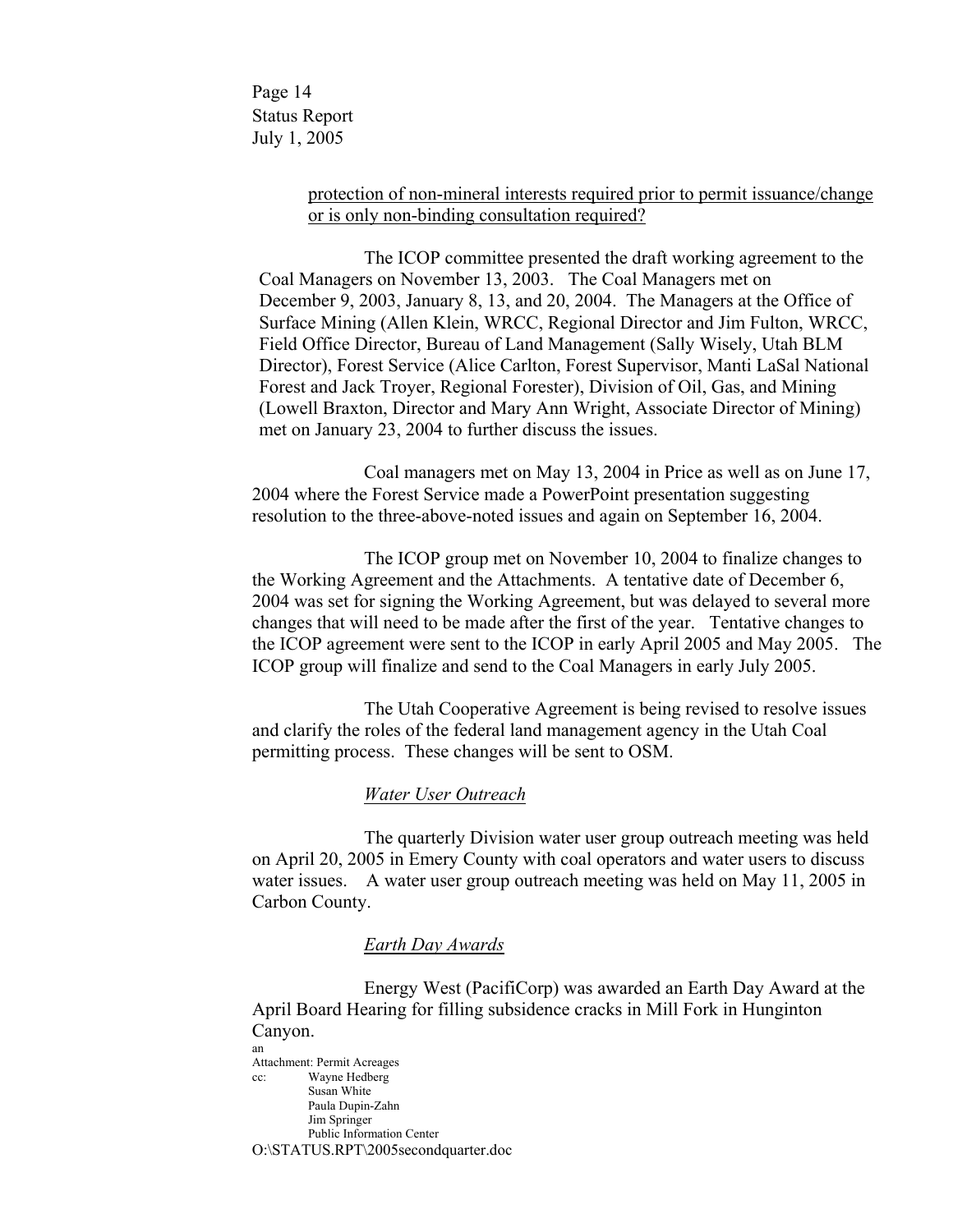| UTAH MINES - PERMIT ACREAGE<br>(June 30, 2005) (with forfeiture sites) |                      |                          |                |                     |  |  |
|------------------------------------------------------------------------|----------------------|--------------------------|----------------|---------------------|--|--|
| <b>Mine Name</b>                                                       | <b>Federal Lands</b> | <b>Non-Federal Lands</b> | Disturbed Area | <b>Permit Total</b> |  |  |
| Banning                                                                | 24.42                | 12                       | 21.6           | 36.42               |  |  |
| Bear Canyon                                                            | 1,646.71             | 1729.47                  | 36.64          | 3,376.18            |  |  |
| Blazon* (Forfeited -<br>Reclamation Completed on<br>October 4, 2000)   |                      | $\overline{7}$           | $\overline{7}$ | $\overline{7}$      |  |  |
| Boyer* (Forfeited - Reclamation<br>completed on November 20,<br>1997)  |                      | 129                      | 129            | 129                 |  |  |
| Castle Gate                                                            | 5115.57              | 2503.43                  | 63             | 7619                |  |  |
| Centennial                                                             | 5,436.04             | 1165.98                  | 35.27          | 6602.02             |  |  |
| Convulsion Canyon (SUFCO)                                              | 26,086.95            | 680                      | 27.364         | 26,766.95           |  |  |
| Cottonwood/Wilberg                                                     | 6786.88              | 100                      | 62.82          | 6886.88             |  |  |
| Crandall Canyon                                                        | 4,499                | 1,736.8                  | 10.7           | 6,235.8             |  |  |
| Deer Creek                                                             | 16, 028.72           | 6740.34                  | 84.34          | 22,769.06           |  |  |
| Des Bee Dove                                                           |                      | 154.86                   | 23.88          | 154.86              |  |  |
| Dugout Mine                                                            | 2804                 | 6667                     | 51.1           | 9471                |  |  |
| <b>Emery Deep</b>                                                      | 805                  | 4603                     | 289.6          | 5408                |  |  |
| Gordon Creek #2, #7, & #8                                              |                      | 179.27                   | 34.15          | 179.27              |  |  |
| Gordon Creek #3 & #6 *(Final<br>bond Release 5/22/98)                  |                      |                          |                |                     |  |  |
| Hiawatha                                                               | 5,724                | 6,453                    | 290            | 12,177              |  |  |
| Hidden Valley                                                          |                      | 960                      | 6.7            | 960                 |  |  |
| Horizon                                                                | 1272                 | 305                      | 9.5            | 1577                |  |  |
| Horse Canyon                                                           | 5203.17              | 828.9                    | 122.49         | 6032.07             |  |  |
| Huntington #4 *(Final bond<br>release 5/22/98)                         |                      |                          |                |                     |  |  |
| J.B. King * (Final bond release<br>on 3/24/2000)                       |                      |                          |                |                     |  |  |
| Knight* (Final bond release<br>4/20/98                                 |                      |                          |                |                     |  |  |
| New Tech* (Forfeited<br>reclaimed, Exploration, not<br>perm. Program)  |                      | $\overline{3}$           | $\overline{3}$ | $\overline{3}$      |  |  |
| Savage Coal Terminal                                                   |                      | 160                      | 122.28         | 160                 |  |  |
| Skyline                                                                | 9688                 | 686                      | 79.12          | 10,374              |  |  |
| Smoky Hollow*                                                          |                      |                          |                |                     |  |  |
| Soldier Canyon                                                         | 4329.15              | 2295.49                  | 24.32          | 6624.64             |  |  |

 $\sim$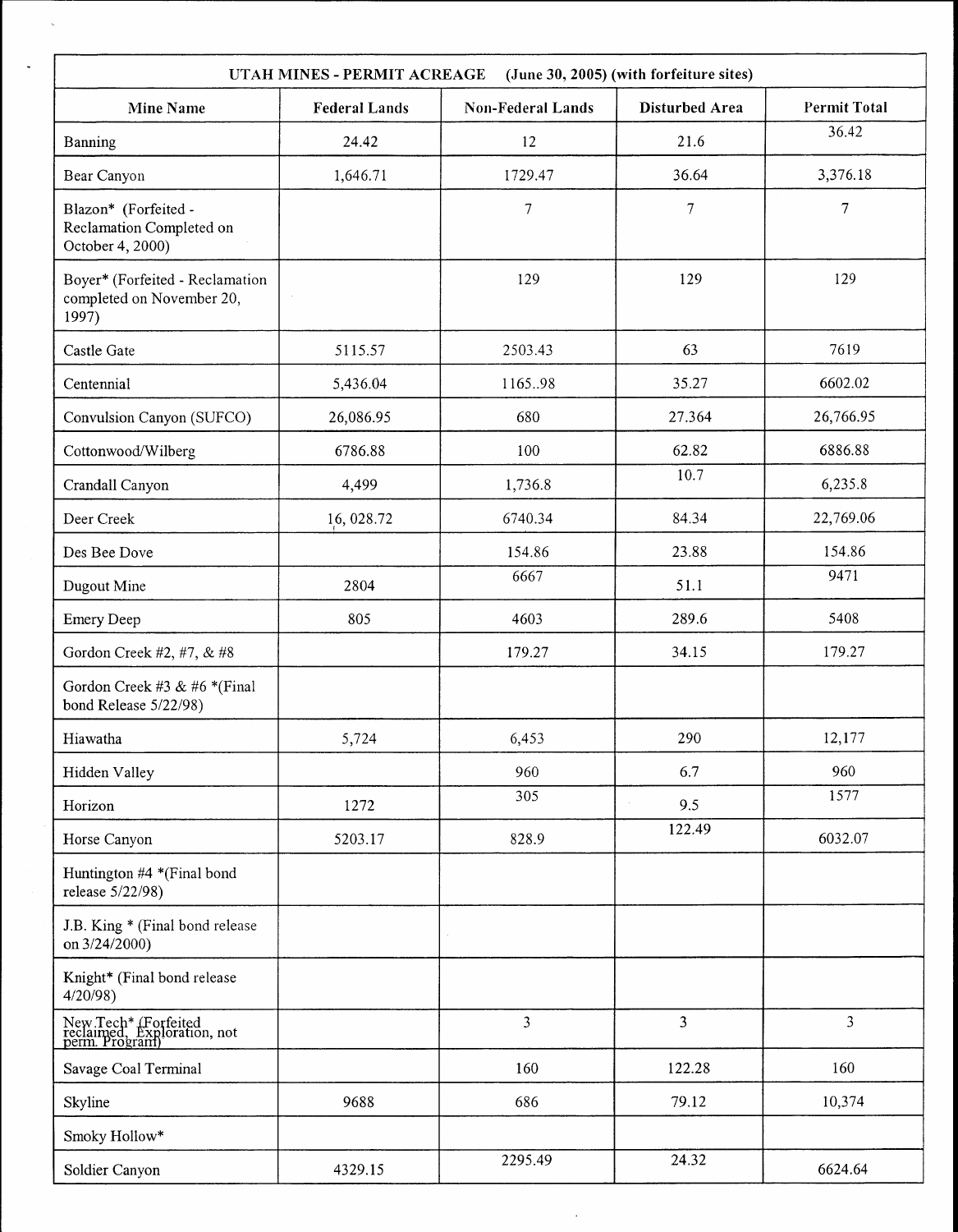| <b>Star Point</b>                                                            | 6,786.55   | 2,133.36  | 113.34  | 8919.91   |
|------------------------------------------------------------------------------|------------|-----------|---------|-----------|
| Star Point Waste Fuel (Refuse)                                               | 152.81     |           | 88.78   | 152.81    |
| Summit Minerals* (Forfeited -<br>Reclamation Completed on<br>April 17, 1997) |            | 14        | 14      | 14        |
| Sunnyside (Forfeiture 11/22/96 -<br>Reclamation Complete on<br>7/1/99        |            | 287.4     | 287.4   | 287.4     |
| Sunnyside Cogeneration                                                       |            | 310       | 202     | 310       |
| Trail Canyon (Final bond release<br>on 12/28/2000)                           |            |           |         |           |
| Trail Mountain                                                               | 3,485      | 54        | 10.69   | 3,539     |
| Wellington Prep Plant                                                        |            | 1573.5    | 392     | 1573.5    |
| White Oak #1 & #2                                                            | 2,518.59   | 1387.41   | 151.1   | 3906      |
| Wildcat Loadout                                                              | 100        |           | 63.7    | 100       |
| Willow Creek                                                                 | 4,974.49   | 9,688     | 154.04  | 14,662.49 |
| West Ridge Mine                                                              | 3,083.38   | 2987.17   | 29.06   | 6070.55   |
| <b>TOTALS</b>                                                                | 116,630.43 | 58,669.32 | 3052.75 | 173,053.5 |

Notes:

Blazon Mine is in forfeiture (to be reclaimed by DOGM)

Sunnyside Mine is in forfeiture (being reclaimed by DOGM)

Gordon Creek #3 and #6 (final Phase III bond release on 5/22/98, state coal leases terminated) (17 .3 acres released)

Huntington #4 (final Phase III bond release on 5/22/98, coal leases terminated)(12 .5 acres released)

Knight Mine (final bond release 4/20/98) (40 acres released)

Hidden Valley Mine (in reclamation, Phase I, leases terminated)

J.B. King (in reclamation, Phase I, leases terminated)

Gordon Creek #2.#8 and #7 (in reclamation, leases terminated)

Smoky Hollow Mine (Application withdrawn 1/22/97)

Trail Canyon Mine (Phase II bond release, fee coal)

Castle Gate Mine (in reclamation, different parts of phased reclamation)

Des-Bee-Dove Mine (final release of 93 .18 acres, haul road on 9/1/98)

Horse Canyon Phase I (61.65 acres)

SUFCO Mine added 27 .03 federal acres on 1/19/99 (ROW/IBC)

SUFCO Mine added 150 federal acres (Modification of Quitchupah Lease), 3/99

SUFCO Mine added 7172 federal acres (Pines Tract Lease Addition), submitted 7/16/99, MPA on 7/20/2000 (includes 160 acre ROW, approved 9/2/99)

Bear Canyon Mine added Wild Horse Ridge, 1261 .71 federal acres and 696 .72 non-federal acres, submitted 3/99 Horizon Mine, federal lease addition 1288 .49 acres of federal coal, only 317 .5 acres of non-federal, CO issued, will submit in 11/99 Dugout revision, submitted 5/21/99, MPA approved 8/2/2000 ;added 2416 acres of federal coal and 718 acres of non-federal Horse Canyon (Lila Canyon), added 1531 .1 acres of federal and 1610 .73 acres of non-federal, DOC in 6/99 Crandall Canyon, 50 Acre IBC approved 9/29/99 (federal)

#### Changes made in reporting of 10/21/99

 $\epsilon$ 

Emery Deep, Star Point and Wellington Preparation Plant acres were verified by inspectors and permittees .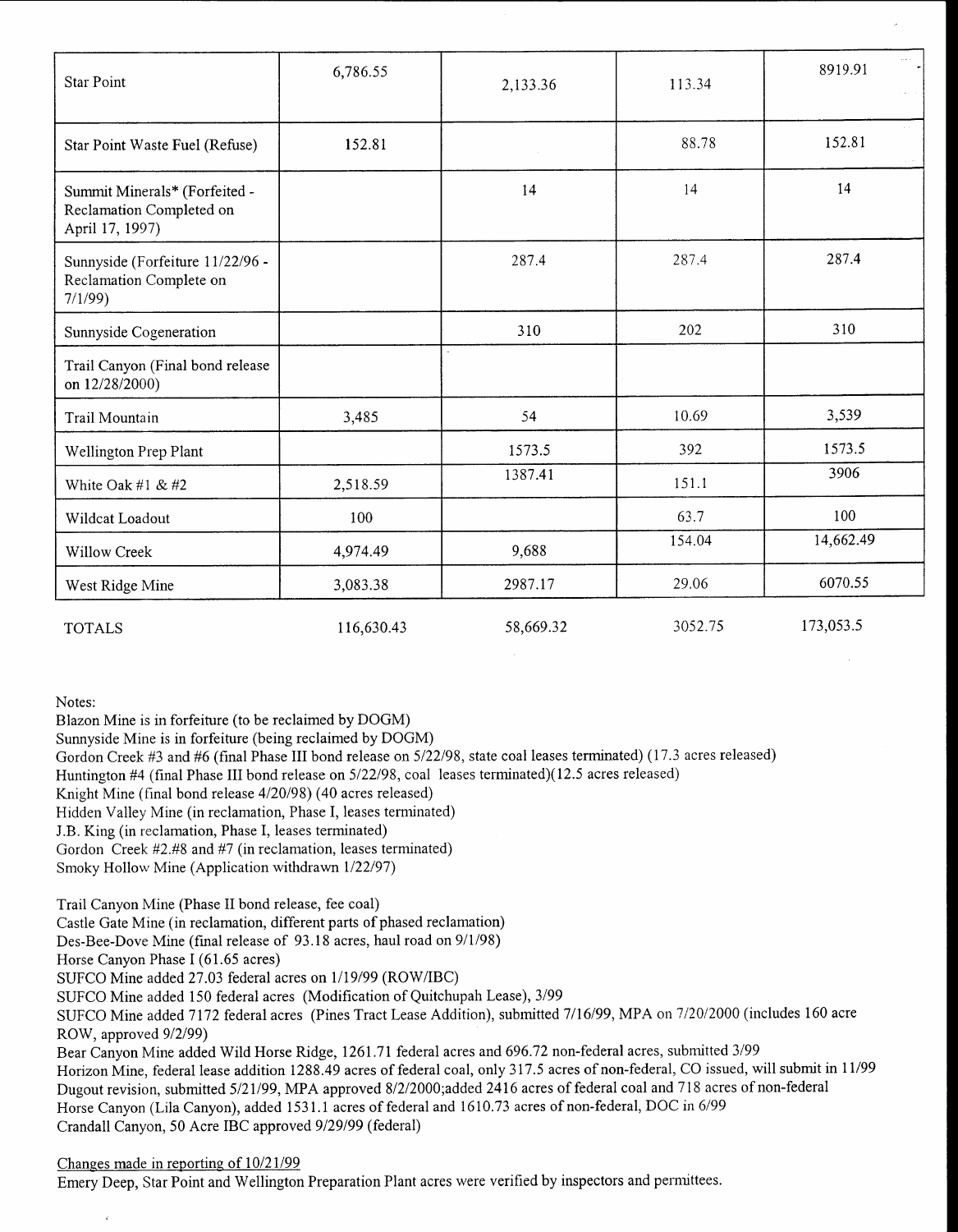\*Emery Deep disturbed area changed to 40 acres (verified by permittee)

\*Star Point Mine - Non federal portion increased by 26 acres, due to error found in not accounting for offsite waste rock site \*Wellington Preparation Plant - Nonfederal in error . Inspector verified that 1699 acres is the correct permit acreage .

Changes in April 1998 for permit acres are being reinstated on October 21, 1999 . Bonded area/permit area. \*Castle Gate Mine permit area was returned to the original acreage (see April 1998 note)(No change in the permit area has occurred to date/in reclamation, leases still in effect and original permit area is as shown on this table (7619ac (5115 .57ac [federal] and 2503 .43 ac (non-federal]) and 63 acres of disturbance

\*Gordon Creek #2, #7 and #8 Mine - 2300 acres ([1726 federal and 574 non-federal]) ; leases relinquished and request permit area revision on September 29, 1999 but not approved to date

\*Hidden Valley Mine - 960 acres [all non-federal]

\*J .B . King Mine - 480 acres [all non-federal]

\*Trail Canyon Mine - 280 acres [all non-federal]

Permitting acreages were:

(These changes were made in reporting in April 1998)

Castle Gate Mine - 7619ac . (5115 .57 [federal] and 2503 .43 [non-federal]

Gordon Creek #2, #7 and #8 Mine - 2300 acres ([1726 federal and 574 non-federal])

Hidden Valley Mine- 960 acres [all non-federal]

J.B. King Mine - 480 acres [all non-federal]

Trail Canyon Mine- 280 acres [all non-federal]

#### Changes made in January 12, 2000 Report

Wellington removed 126.3 acres from permit area, now equals 1573.5 acres (approved 12/20/99) White Oak submitted 160 acre IBC on December 22, 1999

Centennial acreages changed due to reporting errors: Mike Glasson telephone me changes on 1/11/2000: Federal changed from 4744.48 to 4733 .51, non-federal changed from 442 to 445 .98, disturbed acreage changed from 34 .2 to 35 .27 and the total permit area changed from 5186 .48 to 5179 .49 .

Changes Made in March 31, 2000 Report

<sup>J</sup> .B . King Mine - Final bond release on 3/24/2000 - 480 acres of permit area [non-federal] and 28 acres of disturbance Sunnyside Mine - Forfeiture on 11/22/96/reclamation completed on 7/1/99 - 287 .4 acres of non-federal White Oak Mine - added 160 acres of federal, approved on 3/24/2000 Horizon Mine, - federal lease addition of 393 acres, received on 3/15/2000

No Changes Made in June 30, 2000 Report

Changes Made In September 30, 2000 Report Skyline Mine - Added 28 .7 acres of fee land on August 21, 2000

### Changes Made in December 30, 2000 Report

Trail Canyon Mine - Final Bond Release on December 28, 2000 (280 acres of non-federal land, 10 acres of disturbance) Blazon Mine - Reclamation Completed on October 4, 2000 (7 acres of non-federal land, 4 .65 acres of disturbance)

No Changes Made in March 31, 2001 Report

No Changes Made in March 31, 2001 Report<br>Changes Made in June 30,2001 Report<br>SUFCO Mine corrected the federal land acreage from 23,970.03 to 23, 952.95. The disturbed area changed from 70.98 to 46.003. The total permit area is now 24,632 .95

The Skyline Mine non-federal lands corrected the acreage from 118.6 to 577.6. The disturbed area changed from 72.32 to 74.31. The permit area total is now 7454.7.

The Soldier Canyon Mine federal lands were corrected and changed from 2404 to 4329 .15 and non-federal corrected and changed from 5479 to 2327 .38, the disturbed was corrected from 24 to 21 .82 and the total changes from 7883 to 6656 .53 .

The Willow Creek Mine disturbed area was corrected from 132.9 to 161.55 acres.

The Bear Canyon Mine disturbed area was changed from 24 to 36.14 for the Wild Horse Ridge Addition.

**Emery Deep Mine** disturbed area changed from 50 to 247 to match Exhibit A.

Dugout Mine corrected federal from 2426 to 2467, disturbed corrected from 20.1 to 22.65, total acres changed from 7169 to 7210. Crandall Canyon Mine corrected non-federal from 1639.70 to 1736, disturbed acres from 20 to 10 .7, total acres from 5098 to 5195 . Banning Loadout corrected from 24 to 24.42 for federal acres, 21 to 21.6 for disturbed acres and permit total from 36 to 36.42. Horse Canyon Mine due to the Lila Canyon Mine federal lease addition changed (and corrected) from the federal acres from 1968.1 to 5203.17, the nonfederal from 4493.73 to 828.9, the disturbed area from 87 to 122.49, and the total permit area from 6461.83 to 6032.07 acres.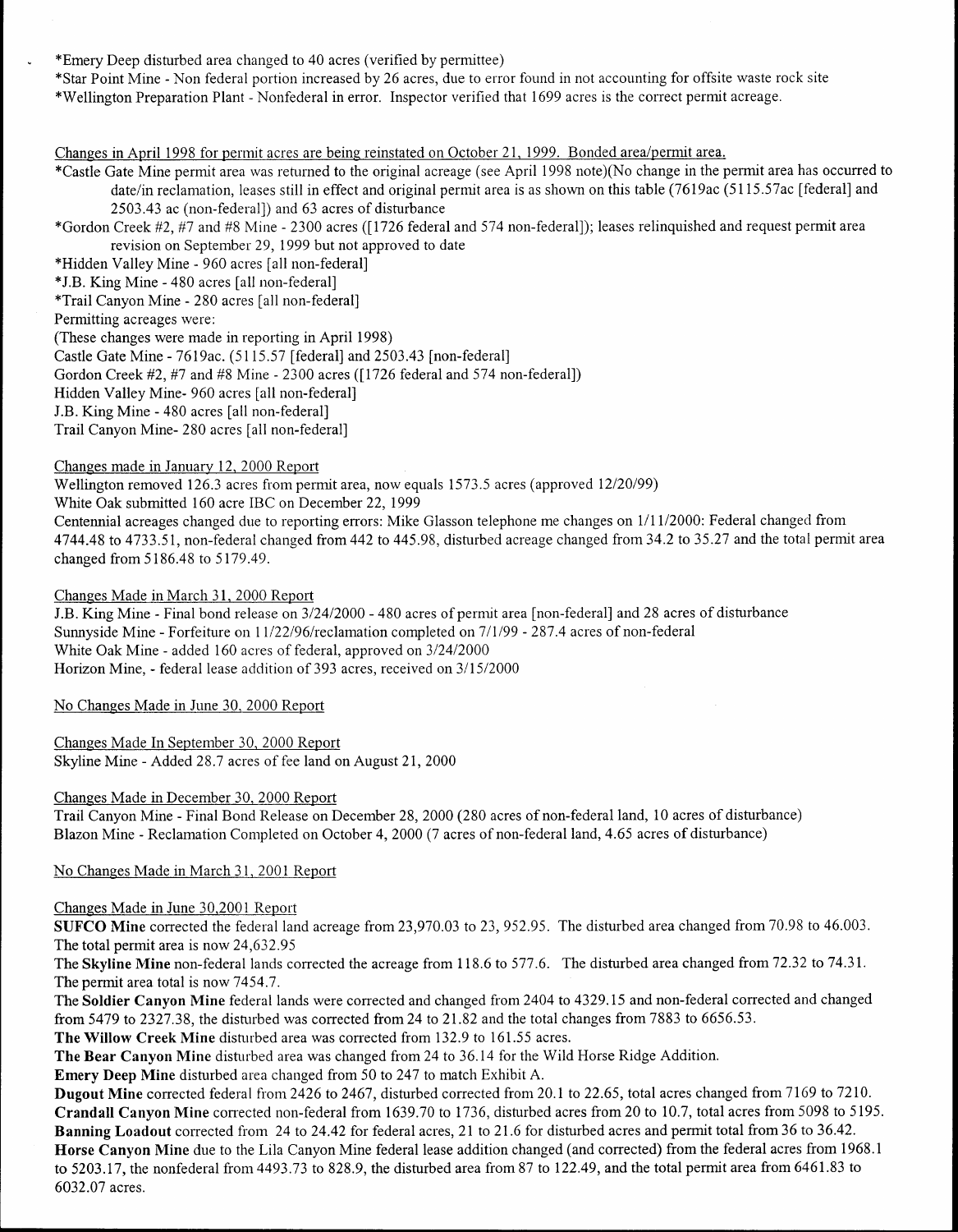Star Point Mine corrected the total permit area from 9084 to 9060 acres, the disturbed acres from 173 .2 to 220 and the federal acres from 6945 to 6921.

White Oak Mine corrected the federal acreage from 2690 to 2518.59, the non-federal from 1376 to 1387.41 acres. The permit total changed from 4066 to 3906 acres .

Wildcat Load out disturbed acreage changed from 60 to 63.7

Changes Made in September 30,2001 Report

Dugout Mine corrected from 7210 acres to 7083 .71 acres (corrected per Leach Field Amendment) Cottonwood/Wilberg Mine corrected from 11,508 to 11,532 (on Reclamation Agreement) SUFCO Mine corrected the disturbed area from 46.003 to 27.364 per an amendment.

Changes Made in December 31, 2001 Report

West Ridge Mine - added 1646.34 acres of federal coal, now equals 4306.61

Deer Creek Mine - added Mill Fork Tract (5562.82 acres) and Lease Modification, (65.7 acres), now equals 24,638.52 acres Des-Bee-Dove Mine - reduced permit area from 2847 acres to 154 .86 acres .

Gordon Creek #2, #7 and #8 Mine - reduced permit area from 2286 acres to 180 acres. Disturbed acreage corrected to 34 .88 acres .

Changes Made in March 31, 2002 Report

Savage Coal Terminal disturbed area changed from 122 to 122 .28 acres .

Skyline Mine disturbed area changed from 74.31 to 79.12 acres due to correction in plan. Permit area changed from 7554.7 to 7037 due to area calculation errors.

Soldier Canyon Mine disturbed area changed from 21.82 to 24.32 acres due to corrections. Permit area changed from 6656.53 acres to 6624.64 acres due to calculation errors.

Star Point Mine disturbed area changed from 220 acres to 213 .4 acres due to corrections .

Trail Mountain Mine disturbed area changed from 24 .78 acres to 10 .69 acres due to corrections .

West Ridge Mine federal acreage changed from 4297.01 to 3083.38 acres, changes in Whitmore Canyon Tract. Nonfederal acreage changed from 120 to 1224 .25 1, changes in Whitmore Canyon Tract. Disturbed area changed from 29 to 29 .06 acres . Permit area changed from 4306 .61 to 4307 .63 acres .

Added forfeiture site acreages: Blazon (7 acres), Boyer (129 acres), New Tech (3 acres), Summit Minerals (14 acres), and Sunnyside (287.4 acres).

Changes Made in June 30, 2002 Report

Centennial Mine added 240 acres to the permit area, the Mathis Lease .

Changes made in September 30, 2002 Report

Skyline Mine added 84 acres to the permit area, IBC of private coal/private land, approved 8/14/02 . Skyline Mine adding 3243 federal coal and surface acres (North Lease aka Winter Quarters) . White Oak Mine, corrected disturbed area from 140.2 to 151.1 acres (surface mine operation correction).

Changes Made in the December 30, 2002 Report

Skyline Mine added 3291 federal coal and surface acres (North Lease), totals were changed to 9688 federal lands, 686 non-federal  $\cdot$ lands.

Changes Made in the March 31, 2003 Report

Star Point Waste Fuel (Refuse), 152.81 acres (permit and federal acres), 88 .78 disturbed acres Star Point, reduced area (Star Point Waste Fuel [Refuse]), 8931 .19 permit area, 124.62 acres of disturbed area, 6792 .19 acres of federal acreages .

Changes Made in the June 30, 2003 Report West Ridge Mine, added 74.92 fee coal and surface acres (Penta Creek addition).

No Changes Made in the September 30, 2003 Report

Changes Made in the December 31, 2003 Report

Crandall Canyon Mine, add 880 acres to the permit area (federal acres), South Crandall Canyon submittal Emery Deep Mine, revised the permit area from 5180 to 5060 acres (correction), decreased the non-federal lands from 4375 to 4255 due to correction, and revised the disturbed area from 247 acres to 289.6 (added 1.5 acres and the others were corrections). Star Point Mine, revised the permit to 8925 .55 acres due to Phase III bond release (gas wells), revised the non federal acreage to 2133.36 from 2139 acres also.

Dugout Mine, revised disturbed area from 22 .65 to 51 .1 to include refuse pile and degas wells .